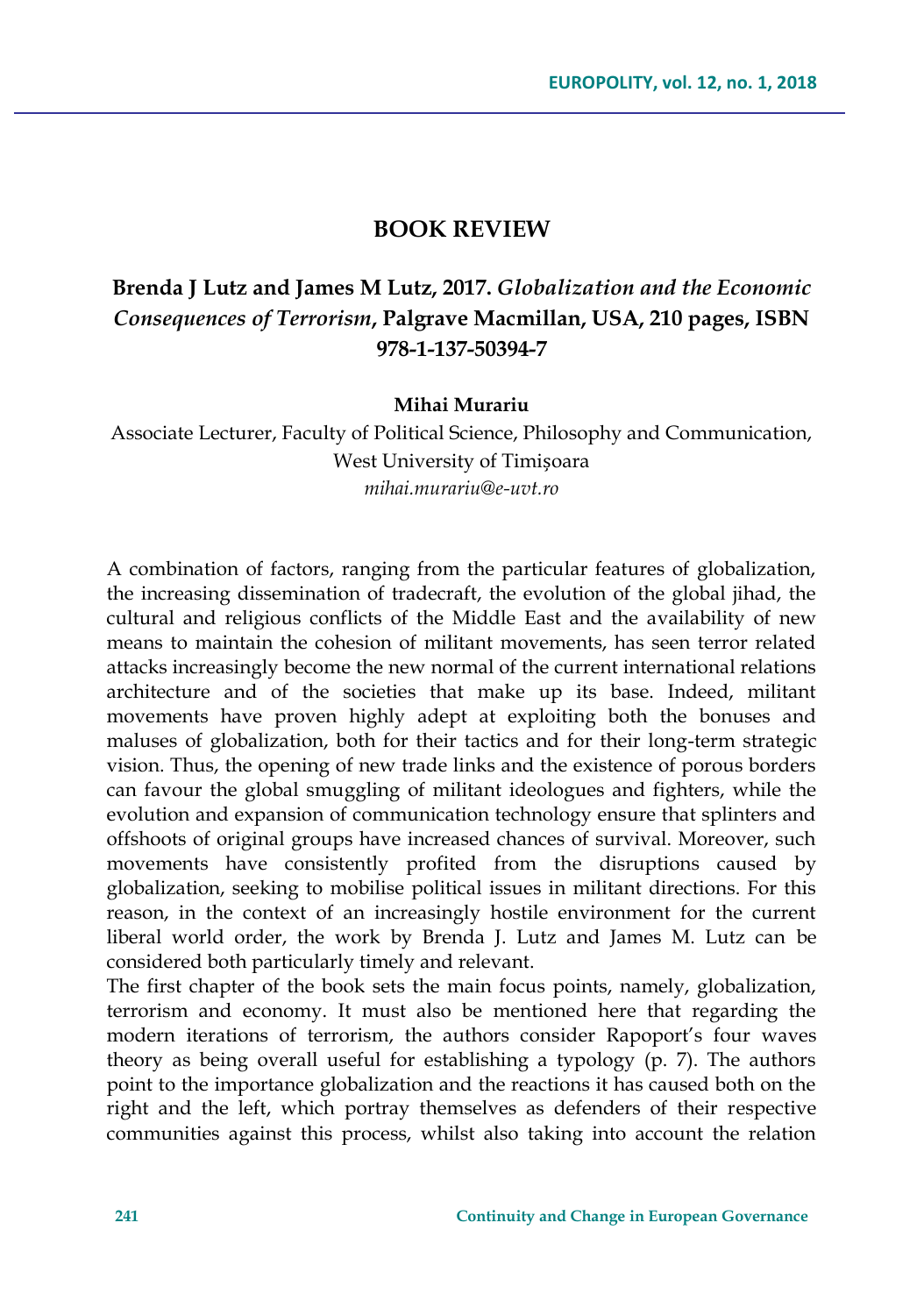between globalization, ethnicity and conflict (p. 9-10). In such a complex context, terrorist movements have a comparatively simple outlook with respect to waging economic warfare: direct attacks on economic targets or indirect effects such as a reduction of trade flows or diverting tourism from the target country. Thus, if terrorist groups are successful in their attempts to wage economic warfare then the resources of the government will be reduced, which, in turn, will mean less funding for security and social policies. All of this will increase the chances of dissatisfaction with the government and provide opportunities for dissident groups (p. 15).

The second chapter describes the methodology of the authors, which relies on a variety of data sources, making use of indices for economic, social and political levels of globalization, as well as an index combining the three. All of these individual globalization indices enable testing different aspects of the integration process and their effects (p. 35). In exploring data on terrorism, the two authors have arguably taken a right decision in using individual region for, as they themselves point out, this provides "a partial control for cultural similarities and shared experiences that could have influenced either the level of globalization or the level of terrorism" (p. 36). Thus, five regions are part of the analysis, which include Latin America (chapter 3), the Middle East and North Africa (chapter 4), Asia and Oceania (chapter 5), sub-Saharan Africa (chapter 6), and Western Europe (chapter 7). The analyses focus on the two main hypotheses, namely, that the greater the globalization levels the more likely are they to generate disruptions which could lead to higher levels of terrorism and that higher levels of terrorism will in turn lead to the reduction or slower increases in areas of economic activity such as foreign investment and tourist visits (p. 41).

The results of these analyses vary widely across the regions involved in the research. Thus, one has the case of Latin America, where the predicted relationships between terrorism and globalization were found to be considerably weaker or even absent. Moreover, the regions which had already experienced the earliest and most intense forms of globalization already since the 1970s, such as Western Europe and North America, are found to offer the weakest support for the hypothesis. This may be compared to the cases of the Middle East and sub-Saharan Africa, where the hypothesis is supported the most, albeit in an essentially inconsistent manner. For instance, it was not the political or the economic globalization, but the social globalization which contributed to the emergence of terrorism in Middle East (p. 69). Moreover, the effects of terrorism in Africa were rightly connected to the distinct environment such local